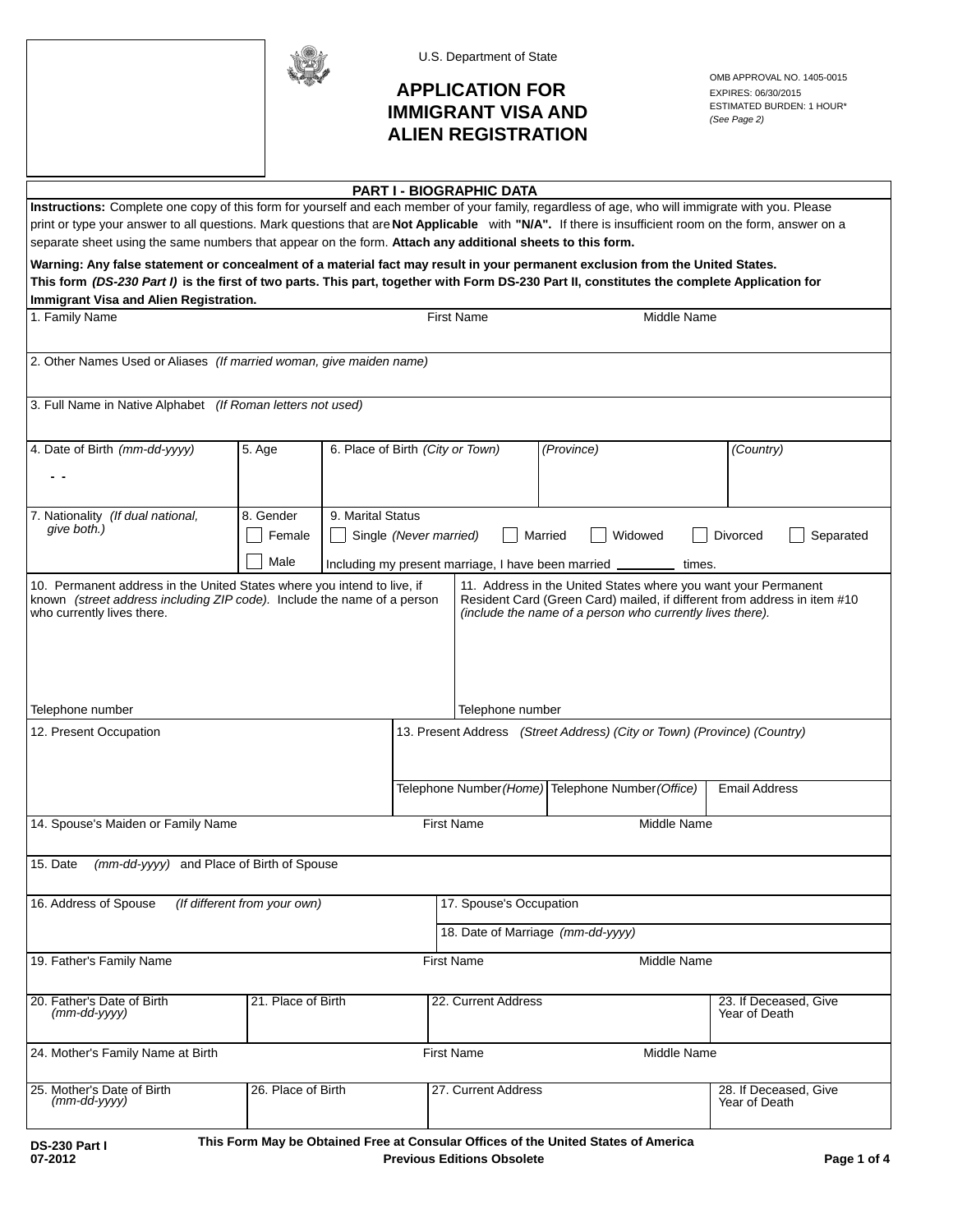| 29. List Names, Dates and Places of Birth, and Addresses of ALL Children.<br>Name                                                                                                                                                                                                                                                                                  | Date (mm-dd-yyyy) | Place of Birth                                            | Address         | (If different from your own)   |
|--------------------------------------------------------------------------------------------------------------------------------------------------------------------------------------------------------------------------------------------------------------------------------------------------------------------------------------------------------------------|-------------------|-----------------------------------------------------------|-----------------|--------------------------------|
|                                                                                                                                                                                                                                                                                                                                                                    |                   |                                                           |                 |                                |
|                                                                                                                                                                                                                                                                                                                                                                    |                   |                                                           |                 |                                |
|                                                                                                                                                                                                                                                                                                                                                                    |                   |                                                           |                 |                                |
|                                                                                                                                                                                                                                                                                                                                                                    |                   |                                                           |                 |                                |
|                                                                                                                                                                                                                                                                                                                                                                    |                   |                                                           |                 |                                |
|                                                                                                                                                                                                                                                                                                                                                                    |                   |                                                           |                 |                                |
|                                                                                                                                                                                                                                                                                                                                                                    |                   |                                                           |                 |                                |
| 30. List below all places you have lived for at least six months since reaching the age of 16, including places in your country of nationality.<br>Begin with your present residence.                                                                                                                                                                              |                   |                                                           |                 |                                |
| City or Town                                                                                                                                                                                                                                                                                                                                                       | Province          | Country                                                   |                 | From/To (mm-yyyy) or "Present" |
|                                                                                                                                                                                                                                                                                                                                                                    |                   |                                                           |                 |                                |
|                                                                                                                                                                                                                                                                                                                                                                    |                   |                                                           |                 |                                |
|                                                                                                                                                                                                                                                                                                                                                                    |                   |                                                           |                 |                                |
|                                                                                                                                                                                                                                                                                                                                                                    |                   |                                                           |                 |                                |
|                                                                                                                                                                                                                                                                                                                                                                    |                   |                                                           |                 |                                |
|                                                                                                                                                                                                                                                                                                                                                                    |                   |                                                           |                 |                                |
|                                                                                                                                                                                                                                                                                                                                                                    |                   |                                                           |                 |                                |
| 31a. Person(s) named in 14 and 29 who will accompany you to the United States now.                                                                                                                                                                                                                                                                                 |                   |                                                           |                 |                                |
| 31b. Person(s) named in 14 and 29 who will follow you to the United States at a later date.                                                                                                                                                                                                                                                                        |                   |                                                           |                 |                                |
|                                                                                                                                                                                                                                                                                                                                                                    |                   |                                                           |                 |                                |
| 32. List below all employment for the last ten years.                                                                                                                                                                                                                                                                                                              |                   |                                                           |                 |                                |
| Employer                                                                                                                                                                                                                                                                                                                                                           | Location          | Job Title                                                 |                 | From/To (mm-yyyy) or "Present" |
|                                                                                                                                                                                                                                                                                                                                                                    |                   |                                                           |                 |                                |
|                                                                                                                                                                                                                                                                                                                                                                    |                   |                                                           |                 |                                |
|                                                                                                                                                                                                                                                                                                                                                                    |                   |                                                           |                 |                                |
|                                                                                                                                                                                                                                                                                                                                                                    |                   |                                                           |                 |                                |
|                                                                                                                                                                                                                                                                                                                                                                    |                   |                                                           |                 |                                |
|                                                                                                                                                                                                                                                                                                                                                                    |                   |                                                           |                 |                                |
| 33. List below all educational institutions attended.                                                                                                                                                                                                                                                                                                              |                   |                                                           |                 |                                |
| School and Location                                                                                                                                                                                                                                                                                                                                                |                   | $From/To$ ( $mm$ -yyyy)                                   | Course of Study | Degree or Diploma              |
|                                                                                                                                                                                                                                                                                                                                                                    |                   |                                                           |                 |                                |
|                                                                                                                                                                                                                                                                                                                                                                    |                   |                                                           |                 |                                |
|                                                                                                                                                                                                                                                                                                                                                                    |                   |                                                           |                 |                                |
|                                                                                                                                                                                                                                                                                                                                                                    |                   |                                                           |                 |                                |
| Languages spoken or read                                                                                                                                                                                                                                                                                                                                           |                   |                                                           |                 |                                |
| Professional associations to which you belong                                                                                                                                                                                                                                                                                                                      |                   |                                                           |                 |                                |
| 34. Previous Military Service<br>Yes                                                                                                                                                                                                                                                                                                                               | No.               |                                                           |                 |                                |
|                                                                                                                                                                                                                                                                                                                                                                    |                   |                                                           |                 |                                |
|                                                                                                                                                                                                                                                                                                                                                                    |                   |                                                           |                 |                                |
|                                                                                                                                                                                                                                                                                                                                                                    |                   |                                                           |                 |                                |
| 35. List dates of all previous visits to or residence in the United States. (If never, write "never") Give type of visa status, if known.<br>Give DHS "A" number if anv.                                                                                                                                                                                           |                   |                                                           |                 |                                |
| From/To (mm-yyyy)                                                                                                                                                                                                                                                                                                                                                  |                   | Location                                                  | Type of Visa    | "A" Number (If known)          |
|                                                                                                                                                                                                                                                                                                                                                                    |                   |                                                           |                 |                                |
|                                                                                                                                                                                                                                                                                                                                                                    |                   |                                                           |                 |                                |
|                                                                                                                                                                                                                                                                                                                                                                    |                   |                                                           |                 |                                |
| Signature of Applicant                                                                                                                                                                                                                                                                                                                                             |                   |                                                           |                 | Date $(mm$ -dd-yyyy)           |
|                                                                                                                                                                                                                                                                                                                                                                    |                   |                                                           |                 | $ -$                           |
|                                                                                                                                                                                                                                                                                                                                                                    |                   | <b>Privacy Act and Paperwork Reduction Act Statements</b> |                 |                                |
| The information asked for on this form is requested pursuant to Section 222 of the Immigration and Nationality Act. The U.S. Department of State uses the facts you provide<br>on this form primarily to determine your classification and eligibility for a U.S. immigrant visa. Individuals who fail to submit this form or who do not provide all the requested |                   |                                                           |                 |                                |
| information may be denied a U.S. immigrant visa. If you are issued an immigrant visa and are subsequently admitted to the United States as an immigrant, the Department<br>of Homeland Security will use the information on this form to issue you a Permanent Resident Card, and, if you so indicate, the Social Security Administration will use the             |                   |                                                           |                 |                                |
| information to issue you a social security number and card.<br>*Public reporting burden for this collection of information is estimated to average 1 hour per response, including time required for searching existing data sources, gathering                                                                                                                     |                   |                                                           |                 |                                |
| the necessary documentation, providing the information and/or documents required, and reviewing the final collection. You do not have to supply this information unless this<br>collection displays a currently valid OMB control number. If you have comments on the accuracy of this burden estimate and/or recommendations for reducing it, please              |                   |                                                           |                 |                                |
| send them to A/GIS/DIR, Room 2400 SA-22, U.S. Department of State, Washington, DC 20522-2202. Please do not send Visa Applications to this address. Send Visa<br>Applications to your nearest U.S. Embassy or Consulate for processing.                                                                                                                            |                   |                                                           |                 |                                |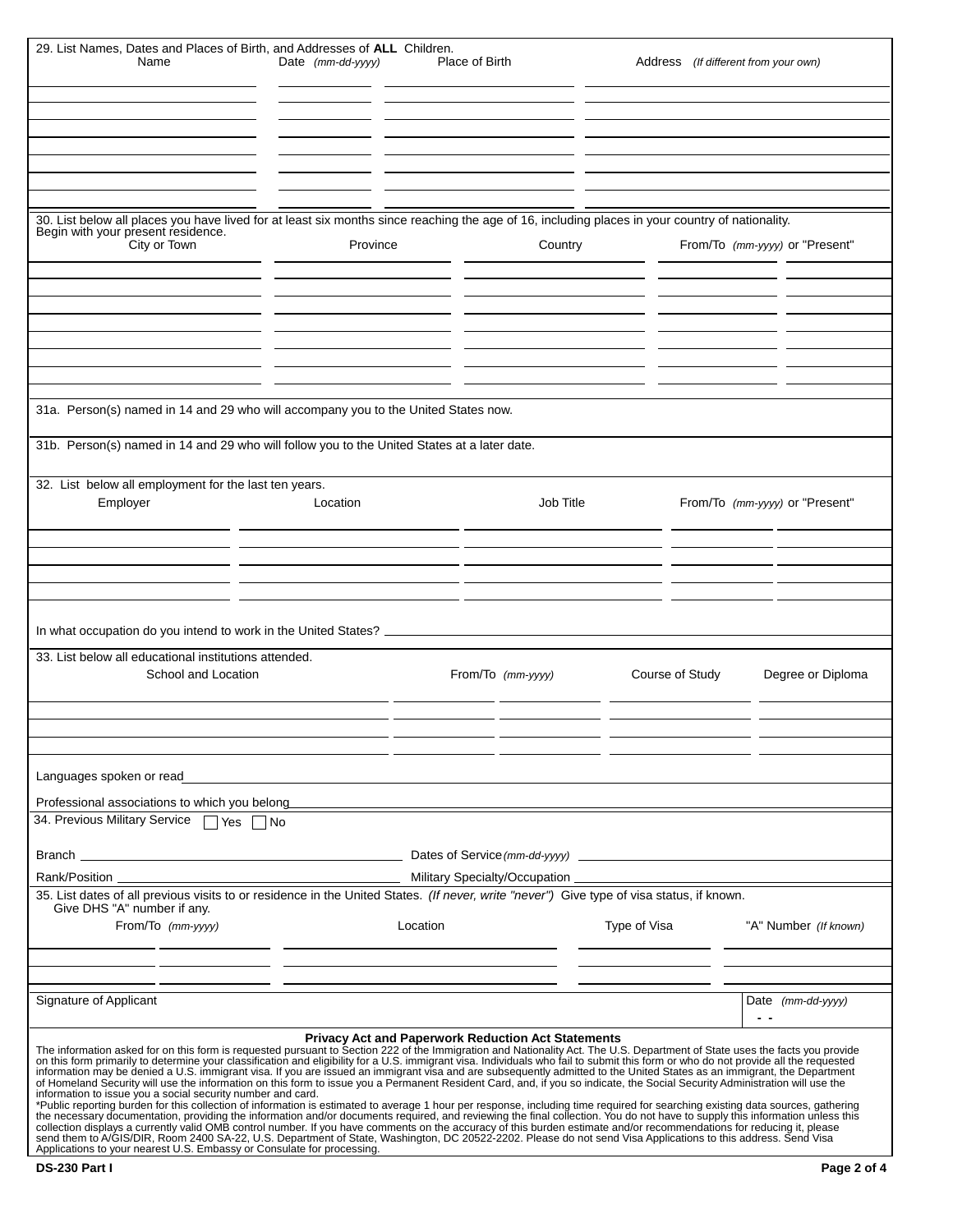

U.S. Department of State

OMB APPROVAL NO. 1405-0015 EXPIRES: 06/30/2015<br>ESTIMATED BURDEN: 1 HOUR\*

## **APPLICATION FOR IMMIGRANT VISA AND ALIEN REGISTRATION**

## **PART II - SWORN STATEMENT**

| Instructions: Complete one copy of this form for yourself and each member of your family, regardless of age, who will immigrate with you. Please<br>print or type your answers to all questions. Mark questions that are Not Applicable with "N/A". If there is insufficient room on the form, answer on a<br>separate sheet using the same numbers that appear on the form. Attach any additional sheets to this form. The fee should be paid in United States<br>dollars or local currency equivalent, or by bank draft.                                                                                                                                                                                                                                                            |                                                                                                                                                                                                                                                                                                                                                                                                                                                                                                                                                                                                                                                                                                                                                                                             |                      |     |  |  |
|---------------------------------------------------------------------------------------------------------------------------------------------------------------------------------------------------------------------------------------------------------------------------------------------------------------------------------------------------------------------------------------------------------------------------------------------------------------------------------------------------------------------------------------------------------------------------------------------------------------------------------------------------------------------------------------------------------------------------------------------------------------------------------------|---------------------------------------------------------------------------------------------------------------------------------------------------------------------------------------------------------------------------------------------------------------------------------------------------------------------------------------------------------------------------------------------------------------------------------------------------------------------------------------------------------------------------------------------------------------------------------------------------------------------------------------------------------------------------------------------------------------------------------------------------------------------------------------------|----------------------|-----|--|--|
| Warning: Any false statement or concealment of a material fact may result in your permanent exclusion from the United States. Even if you<br>are issued an immigrant visa and are subsequently admitted to the United States, providing false information on this form could be grounds<br>for your prosecution and/or deportation.                                                                                                                                                                                                                                                                                                                                                                                                                                                   |                                                                                                                                                                                                                                                                                                                                                                                                                                                                                                                                                                                                                                                                                                                                                                                             |                      |     |  |  |
|                                                                                                                                                                                                                                                                                                                                                                                                                                                                                                                                                                                                                                                                                                                                                                                       | This form (DS-230 Part II) together with Form DS-230 Part I, constitutes the complete Application for Immigrant Visa and Alien Registration.                                                                                                                                                                                                                                                                                                                                                                                                                                                                                                                                                                                                                                                |                      |     |  |  |
|                                                                                                                                                                                                                                                                                                                                                                                                                                                                                                                                                                                                                                                                                                                                                                                       | 36. Family Name<br><b>First Name</b>                                                                                                                                                                                                                                                                                                                                                                                                                                                                                                                                                                                                                                                                                                                                                        | Middle Name          |     |  |  |
|                                                                                                                                                                                                                                                                                                                                                                                                                                                                                                                                                                                                                                                                                                                                                                                       | 37. Other Names Used or Aliases (If married woman, give maiden name)                                                                                                                                                                                                                                                                                                                                                                                                                                                                                                                                                                                                                                                                                                                        |                      |     |  |  |
|                                                                                                                                                                                                                                                                                                                                                                                                                                                                                                                                                                                                                                                                                                                                                                                       | 38. Full Name in Native Alphabet (If Roman letters not used)                                                                                                                                                                                                                                                                                                                                                                                                                                                                                                                                                                                                                                                                                                                                |                      |     |  |  |
|                                                                                                                                                                                                                                                                                                                                                                                                                                                                                                                                                                                                                                                                                                                                                                                       | 39. Name and Address of Petitioner                                                                                                                                                                                                                                                                                                                                                                                                                                                                                                                                                                                                                                                                                                                                                          | Telephone number     |     |  |  |
|                                                                                                                                                                                                                                                                                                                                                                                                                                                                                                                                                                                                                                                                                                                                                                                       |                                                                                                                                                                                                                                                                                                                                                                                                                                                                                                                                                                                                                                                                                                                                                                                             | <b>Email Address</b> |     |  |  |
|                                                                                                                                                                                                                                                                                                                                                                                                                                                                                                                                                                                                                                                                                                                                                                                       | 40. United States laws governing the issuance of visas require each applicant to state whether or not he or she is a member of any class of individuals excluded from admission into the United States. The excludable classes<br>receive a visa.                                                                                                                                                                                                                                                                                                                                                                                                                                                                                                                                           |                      |     |  |  |
|                                                                                                                                                                                                                                                                                                                                                                                                                                                                                                                                                                                                                                                                                                                                                                                       | Except as Otherwise Provided by Law, Aliens Within the Following Classifications are Ineligible to Receive a Visa.                                                                                                                                                                                                                                                                                                                                                                                                                                                                                                                                                                                                                                                                          |                      |     |  |  |
|                                                                                                                                                                                                                                                                                                                                                                                                                                                                                                                                                                                                                                                                                                                                                                                       | Do Any of the Following Classes Apply to You?<br>a. An alien who has a communicable disease of public health significance; who has failed to present documentation of having<br>received vaccinations in accordance with U.S. law; who has or has had a physical or mental disorde<br>pose a threat to the safety or welfare of the alien or others; or who is a drug abuser or addict.                                                                                                                                                                                                                                                                                                                                                                                                     | Yes                  | No. |  |  |
|                                                                                                                                                                                                                                                                                                                                                                                                                                                                                                                                                                                                                                                                                                                                                                                       | b. An alien convicted of, or who admits having committed, a crime involving moral turpitude, or violation of any law relating to a controlled substance or who is the spouse, son or daughter of such a trafficker who knowing<br>diate to peak or more; who is coming to the United States to engage in prostitution or commercialized vice or who has<br>engaged in prostitution or procuring within the past 10 years; who is or has been an illicit trafficker<br>of trafficking in persons, who otherwise has knowingly aided, abetted, assisted or colluded with such a trafficker in severe<br>forms of trafficking in persons, or who is the spouse, son or daughter of such a trafficker who k                                                                                     | Yes                  | No. |  |  |
|                                                                                                                                                                                                                                                                                                                                                                                                                                                                                                                                                                                                                                                                                                                                                                                       | c. An alien who seeks to enter the United States to engage in espionage, sabotage, export control violations, terrorist activities,<br>the overthrow of the Government of the United States, or other unlawful activity, who is a member of or affiliated with the<br>Communist or other totalitarian party; who participated, engaged or ordered genocide, torture, or extrajudicial killings; or who<br>is a member or representative of a ferrorist organization as currently designated by the U.S. Secretary of State.                                                                                                                                                                                                                                                                 | Yes                  | No. |  |  |
|                                                                                                                                                                                                                                                                                                                                                                                                                                                                                                                                                                                                                                                                                                                                                                                       | d. An alien who is likely to become a public charge.                                                                                                                                                                                                                                                                                                                                                                                                                                                                                                                                                                                                                                                                                                                                        | Yes                  | No  |  |  |
|                                                                                                                                                                                                                                                                                                                                                                                                                                                                                                                                                                                                                                                                                                                                                                                       | e. An alien who seeks to enter for the purpose of performing skilled or unskilled labor who has not been certified by the<br>Secretary of Labor; who is a graduate of a foreign medical school seeking to perform medical services who has not passed<br>the NBME exam or its equivalent; or who is a health care worker seeking to perform such work without a certificate from the<br>CGFNS or from an equivalent approved independent credentialing organization.                                                                                                                                                                                                                                                                                                                        | Yes                  | No  |  |  |
|                                                                                                                                                                                                                                                                                                                                                                                                                                                                                                                                                                                                                                                                                                                                                                                       | f. An alien who failed to attend a hearing on deportation or inadmissibility within the last 5 years; who seeks or has sought a<br>visa, entry into the United States, or any immigration benefit by fraud or misrepresentation; who knowingly assisted any other<br>alien to enter or try to enter the United States in violation of law; who, after November 30, 1996, attended in student (F) visa<br>status a U.S. public elementary school or who attended a U.S. public secondary school without reimbursing the school; or<br>who is subject to a civil penalty under INA 274C.                                                                                                                                                                                                      | Yes                  | No. |  |  |
|                                                                                                                                                                                                                                                                                                                                                                                                                                                                                                                                                                                                                                                                                                                                                                                       | <b>Privacy Act and Paperwork Reduction Act Statements</b>                                                                                                                                                                                                                                                                                                                                                                                                                                                                                                                                                                                                                                                                                                                                   |                      |     |  |  |
|                                                                                                                                                                                                                                                                                                                                                                                                                                                                                                                                                                                                                                                                                                                                                                                       | The information asked for on this form is requested pursuant to Section 222 of the Immigration and Nationality Act. The U.S. Department of State uses the facts you provide<br>on this form primarily to determine your classification and eligibility for a U.S. immigrant visa. Individuals who fail to submit this form or who do not provide all the requested<br>information may be denied a U.S. immigrant visa. If you are issued an immigrant visa and are subsequently admitted to the United States as an immigrant, the Department<br>of Homeland Security will use the information on this form to issue you a Permanent Resident Card, and, if you so indicate, the Social Security Administration will use the<br>information to issue you a social security number and card. |                      |     |  |  |
| *Public reporting burden for this collection of information is estimated to average 1 hour per response, including time required for searching existing data sources, gathering<br>the necessary documentation, providing the information and/oe documents required, and reviewing the final collection. You do not have to supply this information unless this<br>collection displays a currently valid OMB control number. If you have comments on the accuracy of this burden estimate and/or recommendations for reducing it, please<br>send them to: A/GIS/DIR, Room 2400 SA-22 U.S. Department of State, Washington, D.C. 20522-2202. Please do not send Visa Applications to this address. Send Visa<br>Applications to your nearest U.S. Embassy or Consulate for processing. |                                                                                                                                                                                                                                                                                                                                                                                                                                                                                                                                                                                                                                                                                                                                                                                             |                      |     |  |  |